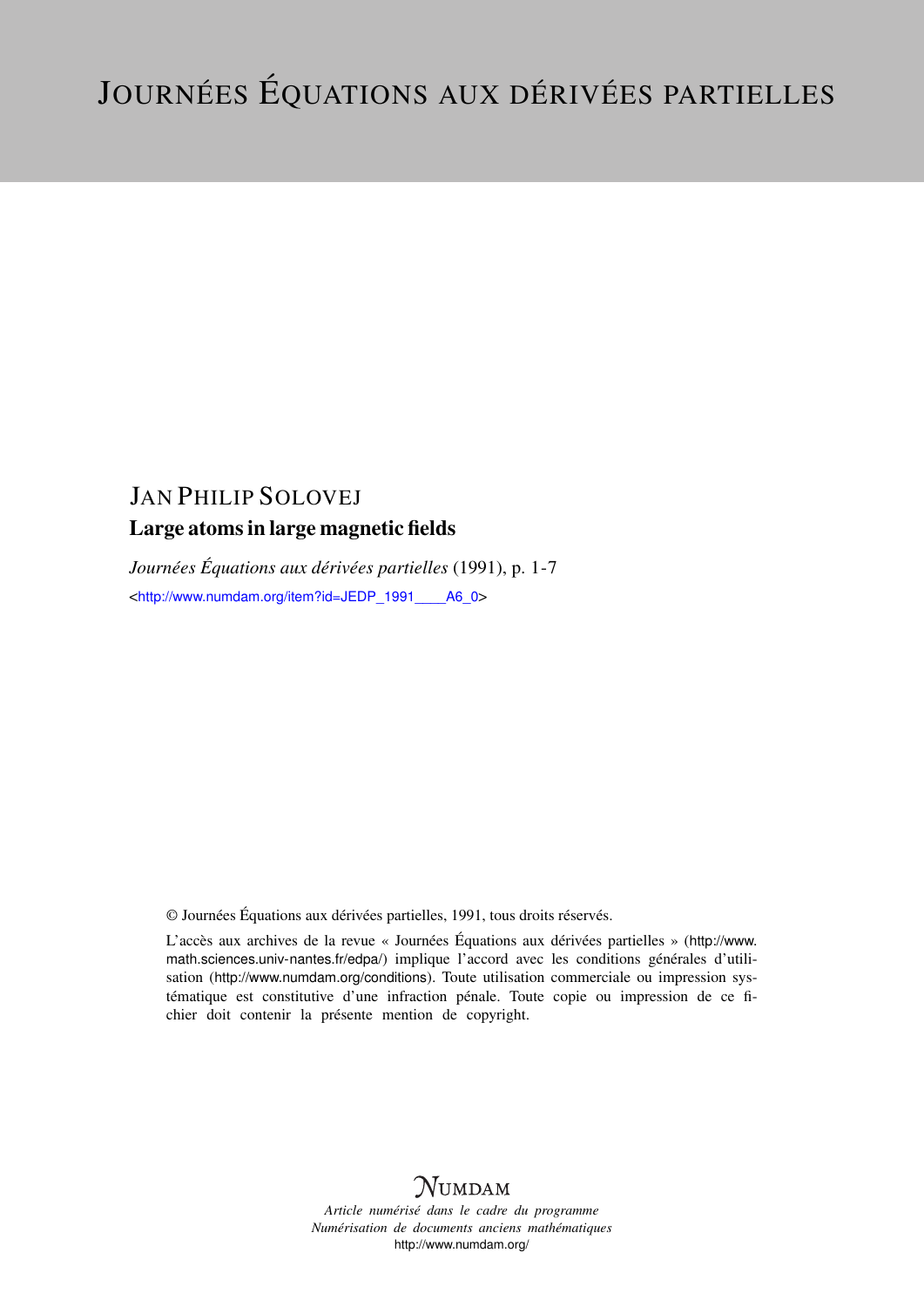### **LARGE ATOMS IN LARGE MAGNETIC FIELDS\***

#### **JAN PHILIP SOLOVEJ**

#### **I. INTRODUCTION.**

In this talk we shall discuss the effect on matter, specifically atoms, of a very strong magnetic field. We shall present results obtained in collaboration with E. Lieb and J. Yngvason. Details will appear elsewhere [LSY]. The motivation for studying extremely strong magnetic fields of the order of 10<sup>12</sup> Gauss is that they are supposed to exist on the surface of neutron stars The heuristic argument usually given to explain these strong fields is that in the collapse, resulting in the neutron star, the magnetic field lines follow the collapse and thus become very dense.

The structure of matter in strong magnetic fields is thus a question of considerable interest in astrophysics (see [R], [FGP] and references therein).

#### **II. THE PAULI HAMILTONIAN.**

To give the quantum mechanical energy of a charged spin- $\frac{1}{2}$  particle in a magnetic field **B**, we have to make a choice of vector potential  $A(x)$ ,  $x \in \mathbb{R}^3$  satisfying  $B = \nabla \times A$ .

The energy is then given by the Pauli Hamiltonian

$$
H_{\mathbf{A}} = ((\mathbf{p} - \mathbf{A}(x)) \cdot \boldsymbol{\sigma})^2. \tag{2.1}
$$

Here  $p = -i\nabla$  and  $\boldsymbol{\sigma} = (\sigma_1, \sigma_2, \sigma_3)$ , where

$$
\sigma_1 = \begin{pmatrix} 0 & 1 \\ 1 & 0 \end{pmatrix} , \quad \sigma_2 = \begin{pmatrix} 0 & -i \\ i & 0 \end{pmatrix} , \quad \sigma_3 = \begin{pmatrix} 1 & 0 \\ 0 & -1 \end{pmatrix}
$$

are the Pauli matrices. The Pauli Hamiltonian acts in the space  $L^2(\mathbb{R}^3; \mathbb{C}^2)$ . We can also write  $H_A = (\mathbf{p} - \mathbf{A})^2 - \mathbf{B} \cdot \boldsymbol{\sigma}$ . In the case  $\mathbf{A} = 0$  we get as usual  $H_0 = \mathbf{p}^2 = -\Delta$ . We shall here concentrate on the case where **B** is constant, say  $B = (0, 0, B)$ , with  $B \ge 0$ . We choose  $A = \frac{1}{2}B \times x$ . In this case the spectrum of  $H_A$  is described by the so called Landau bands  $\varepsilon_{p\nu} = 2B\nu + p^2$ , where p is the momentum along the field and  $\nu = 0,...$  is the index of the band. The higher bands  $\nu = 1, \ldots$  are twice as degenerate as the lowest band  $\nu = 0$ .

As usual in the study of fermionic energies we shall be interested in the sum of the negative eigenvalues of operators of the form  $H = H_A - V(x)$ , where  $V(\geq 0$  for simplicity) is an external potential. In this connection there is an important difference between *HA* and the operator  $(p - A)^2$  which has no spin dependence. While the spectrum for  $(p - A)^2$ is  $(B, \infty)$  the spectrum for  $H_A$  is  $(0, \infty)$ .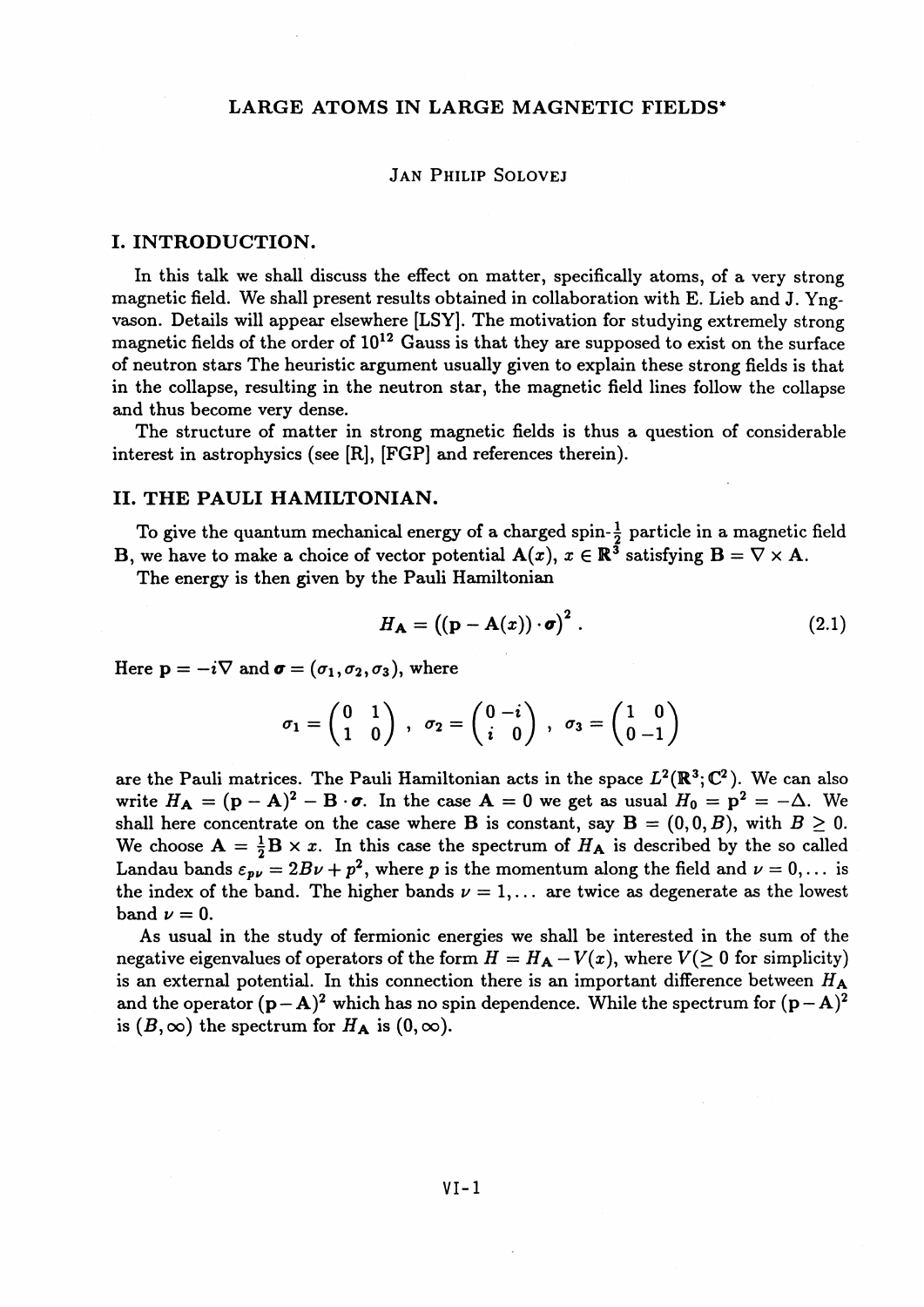Indeed, one can estimate the sum of the negative eigenvalues of the operator  $(p-A)^2$  by  $L \int V(x)^{5/2} dx$ , according to the standard Lieb-Thirring inequality (with a magnetic field the proof of this inequality given in [LT] is still correct if one appeals to the diamagnetic inequality, i.e., that the heat kernel with a magnetic field is pointwise bounded in absolute value by the heat kernel without a magnetic field.) However, in the case of  $H_A - V$  the question is somewhat more subtle. In fact, if  $V \in L^{3/2}(\mathbb{R}^3)$  the operator  $(p - A)^2 - V$ has a finite number of negative eigenvalues, while the operator  $H_A - V$  can have infinitely many negative eigenvalues (compare [I]). We can, however, prove [LSY]

**THEOREM 1.** There exist universal constants  $L_1, L_2 > 0$  such that if we let  $e_i(B, V)$ ,  $j = 1, 2, ...$  denote the negative eigenvalues of  $H_A - V$  with  $0 \le V \in L^{3/2}(\mathbb{R}^3) \cap L^{5/2}(\mathbb{R}^3)$ *then*

$$
\sum_{j} |e_{j}(B, V)| \le L_{1} B \int V(x)^{3/2} dx + L_{2} \int V(x)^{5/2} dx.
$$
 (2.2)

We can choose  $L_1$  as close to  $2/3\pi$  as we please, compensating with  $L_2$  large.

The first term on the right side is a contribution from the lowest band  $\nu = 0$ . For large *B* this is the leading term.

We now ask the question of a semiclassical analog of (2.2). Thus consider the operator

$$
\left[ (h\mathbf{p} - b\mathbf{a}(x)) \cdot \boldsymbol{\sigma} \right]^2 - v(x) , \qquad (2.3)
$$

where  $a(x) = \frac{1}{2}\hat{z} \times x$ ,  $\hat{z} = (0,0,1)$  and  $0 \leq v$ .

If one computes the leading term in  $h^{-1}$  of the sum of the negative eigenvalues of  $(2.3)$ for fixed *b* one finds as in [HR] that there is no *b* dependence. In our case, however, we shall not assume *b* fixed, or more precisely not assume that *b* is small compared with  $h^{-1}$ . The reason for this is that in the application to neutron stars it is not true, as we shall discuss below, that  $b \ll h^{-1}$ .

The interesting fact is, however, that we can prove ([LSY]) a semiclassical formula for the sum of the negative eigenvalues of the operator (2.3), which holds uniformly in *b* (even for large  $b$ ).

**THEOREM 2.** Let  $e_j(h, b, v)$ ,  $j = 1, 2, \ldots$ , denote the negative eigenvalues of the operator (2.3), with  $0 \le v \in L^{3/2}(\mathbb{R}^3) \cap L^{5/2}(\mathbb{R}^3)$ . Then

$$
\lim_{h\to 0}\Bigl(\sum_j|e_j(h,b,v)|\bigl/E_{\rm scl}(h,b,v)\Bigr)=1,
$$

*uniformly in b, where*

$$
E_{\rm scl}(h,b,v) = \frac{1}{3\pi^2}h^{-2}b\int \left(v(x)^{3/2} + 2\sum_{\nu=1}^{\infty} [v(x) - 2\nu b h]_{+}^{3/2}\right)dx\ .
$$
 (2.4)

*Here*  $[t]_+ = t$  *if*  $t > 0$ *, zero otherwise.* 

The formula (2.4) was already implicitly noted in [Y].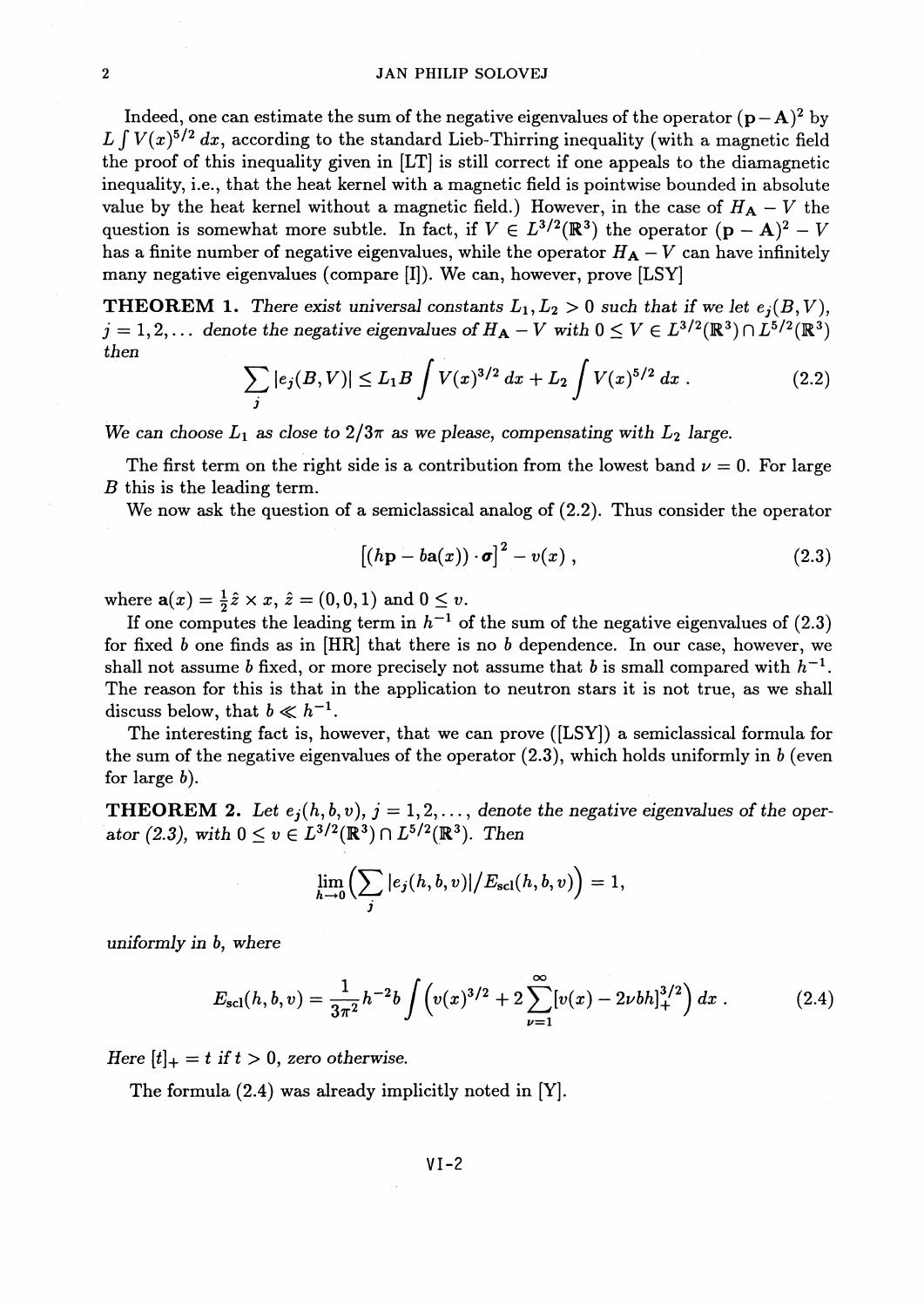For  $bh \ll 1$ , the right side of (2.4) reduces to the standard semiclassical formula from [HR],

$$
\frac{2}{15\pi^2}h^{-3}\int v(x)^{5/2}\,dx\;.
$$

(Recall that we are counting the spin which accounts for the 2 in front of the sum in  $(2.4)$ .) For  $bh \gg 1$ , the sum in (2.4) is negligible, and we are left with the first term.

Formula (2.4) (with *h* replaced by 1) can be compared with the Lieb-Thirring inequality (2.2), which holds even outside the semiclassical regime. The two terms in (2.2) correspond to respectively the  $b \to \infty$  (first term) and  $b \to 0$  (last term) asymptotics of (2.4). A natural question, which is similar to the so called Lieb-Thirring conjecture, is whether the semiclassical constant  $1/3\pi^2$  is the optimal value for  $L_1$  in (2.2) rather than as proved  $2/3\pi$ .

## **III. THE ATOMIC HAMILTONIAN.**

The Hamiltonian describing an atom with *N* electrons and nuclear charge *Z* in a constant magnetic field  $\mathbf{B} = (0,0,B)$  is

$$
H_N = \sum_{i=1}^N \left( H_{\mathbf{A}}^{(i)} - Z |x_i|^{-1} \right) + \sum_{1 \le i < j \le N} |x_i - x_j|^{-1} \,, \tag{3.1}
$$

 $\text{acting in }\ \mathcal{H}=\overset{N}{\wedge} L^2(\mathbb{R}^3;\mathbb{C}^2).$  We shall here give a short sketch of what we call the Thomas-Fermi theory for (3.1). The goal of this theory is to approximate the ground state energy

$$
E(N, B, Z) = \inf \text{spec}_{\mathcal{H}} H_N . \qquad (3.2)
$$

Furthermore, in the case where  $H(N)$  has a (normalized) ground state  $\psi \in \mathcal{H}$ , i.e.,  $H(N)\psi = E(N, B, Z)\psi$ , we also want to estimate the density

$$
\rho_{\psi}(x) = N \int \|\psi(x, x_2, \dots, x_N)\|_{\Lambda \mathbb{C}^2}^2 dx_2 \dots dx_N .
$$
 (3.3)

The first step in studying (3.1) is to replace the repulsive two-body term,  $\sum_{i < j} |x_i x_j\vert^{-1}$ , by a so called self-consistent mean field potential of the form  $\sum_i \rho * |x_i|^{-1}$ . (This replacement is as in standard Thomas-Fermi theory (see [L]) and shall not be discussed here.) The question is how to find the appropriate self-consistent density  $\rho$ . It must of course be an approximation to  $\rho_{\psi}$ .

It should be noted that as we replace the two-body potential by a self-consistent one-It should be noted that as we replace the two-body potential by a self-consistent one-<br>body potential we must also subtract a term  $\frac{1}{2} \int \rho(x)|x-y|^{-1} \rho(y) dx dy$  from the Hamiltonian. With this term our new Hamiltonian is

$$
\sum_{i=1}^{N} \left( H_{\mathbf{A}}^{(i)} - V(x_i) \right) - \frac{1}{2} \int \rho(x) |x - y|^{-1} \rho(y) \, dx \, dy \;, \tag{3.4}
$$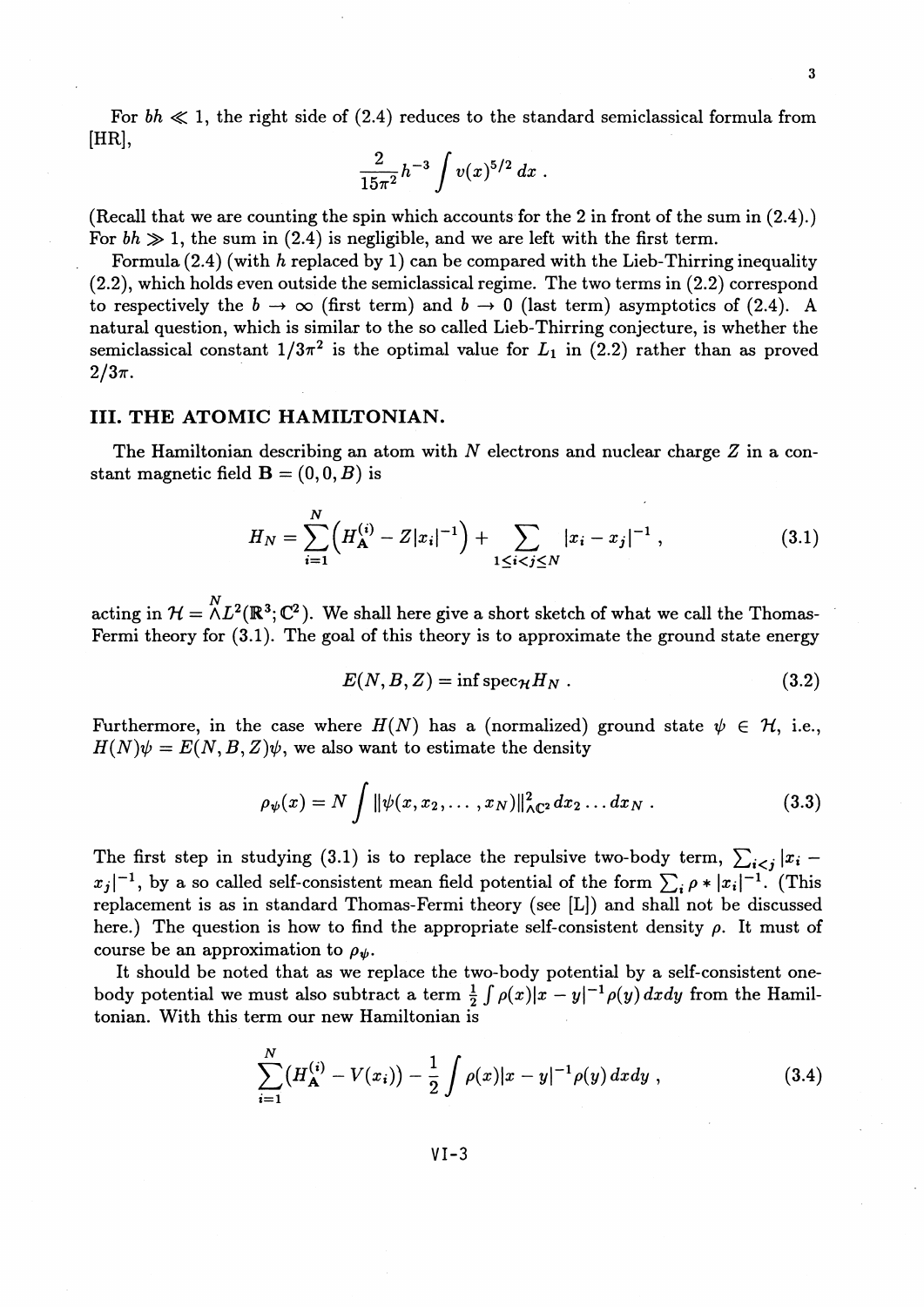#### 4 JAN PHILIP SOLOVEJ

with  $V(x) = Z|x|^{-1} - \rho * |x|^{-1}$ . The ground state energy of the operator in (3.4) (without the extra term) is the sum of the *N* first negative eigenvalues of  $H_A - V$ .

We assume now that *V is* such that we can estimate the sum of the negative eigenvalues by the semiclassical formula (2.4). We of course have to verify this assumption. Unfortunately, this verification relies on properties of the density  $\rho$ , which we shall only know at the end of the analysis. This somewhat backwards reasoning is typical for self-consistent mean field theories like Thomas-Fermi theory (see [L]).

In Thomas-Fermi theory there is a standard way  $([L])$  of approximating the expectation In Thomas-Fermi theory there is a standard way ([L]) of approximating the expectation value of the kinetic energy operator  $\sum_{i=1}^{N} H_{\mathbf{A}}^{(i)}$  by a functional of  $\rho$  using semiclassical value of the kinetic energy operator  $\sum_{i=1}^{N} H_{\mathbf{A}}^{(i)}$  by a functional of  $\rho$  using semiclassica formulas like (2.4). In our case we replace  $\sum_{i=1}^{N} H_{\mathbf{A}}^{(i)}$  by  $\int w_B(\rho(x)) dx$ , where  $w_B$  is the Legendre transform of the convex function

$$
V \mapsto \frac{1}{3\pi^2} B\left(V^{3/2} + 2\sum_{\nu=1}^{\infty} [V - 2\nu B]_+^{3/2}\right)
$$
 (3.5)

which is derived from  $(2.4)$  (without h). Here we point out that  $w_B$  is convex (by definition) which is derived from (2.4) (without *h*). Here we point out that  $w_B$  is convex<br>and  $w_B(t) \sim \frac{t^3}{D^2}$  for small  $t$  ( $t \lesssim B^{3/2}$ ),  $w_B(t) \sim t^{5/3}$  for large  $t$  ( $t \gg B^{3/2}$ )

The ground state energy of  $(3.4)$  should then be well approximated by

$$
\mathcal{E}_{\text{MTF}}(\rho) = \int w_B(\rho) - \int V(x)\rho(x) dx - \frac{1}{2} \int \rho(x)|x - y|^{-1} \rho(y) dx dy
$$
  
= 
$$
\int w_B(\rho) - \int Z|x|^{-1} \rho(x) dx + \frac{1}{2} \int \rho(x)|x - y|^{-1} \rho(y) dx dy.
$$
 (3.6)

We call this functional the **Magnetic Thomas-Fermi Functional.** It is studied in detail in [LSY] (see also [FGP] and [Y]). We now choose our density  $\rho$  to be the unique minimizer for  $\mathcal{E}_{\text{MTF}}$  constrained to the set  $\int \rho \leq N$ . We denote

$$
E_{\text{MTF}}(N, B, Z) = \inf \{ \mathcal{E}_{\text{MTF}}(\rho) \mid \int \rho \leq N \}.
$$

Knowing  $\rho$  we can now prove that  $E_{\text{MTF}}(N, B, Z)$  is really a semiclassical approximation to the true ground state energy for (3.4). To do this one should first realize that it follows to the true ground state energy for (3.4). To do this one should first realize that it follow<br>from the study of  $\mathcal{E}_{\text{MTF}}$  with our choice of  $\rho$  that the potential  $V(x) = Z|x|^{-1} - \rho * |x|^{-1}$ will have the following behavior in *Z* and *B*

$$
V(x) = Z^{4/3}v(Z^{1/3}x) \text{ if } B \le Z^{4/3}
$$
  

$$
V(x) = Z^{4/5}B^{2/5}v(Z^{-1/5}B^{2/5}x) \text{ if } B \ge Z^{4/3},
$$
 (3.7)

where *v is* a function which does not depend significantly on *B* and Z.

Concentrating on the case  $B > Z^{4/3}$  we see by a simple rescaling that the Hamiltonian  $H_A - V(x)$  from (3.4) is unitarily equivalent to the operator

$$
Z^{4/5}B^{2/5}\left[\left((h\mathbf{p}-b\mathbf{a}(x))\cdot\boldsymbol{\sigma}\right)^2-v(x)\right],
$$
\n(3.8)

VI-4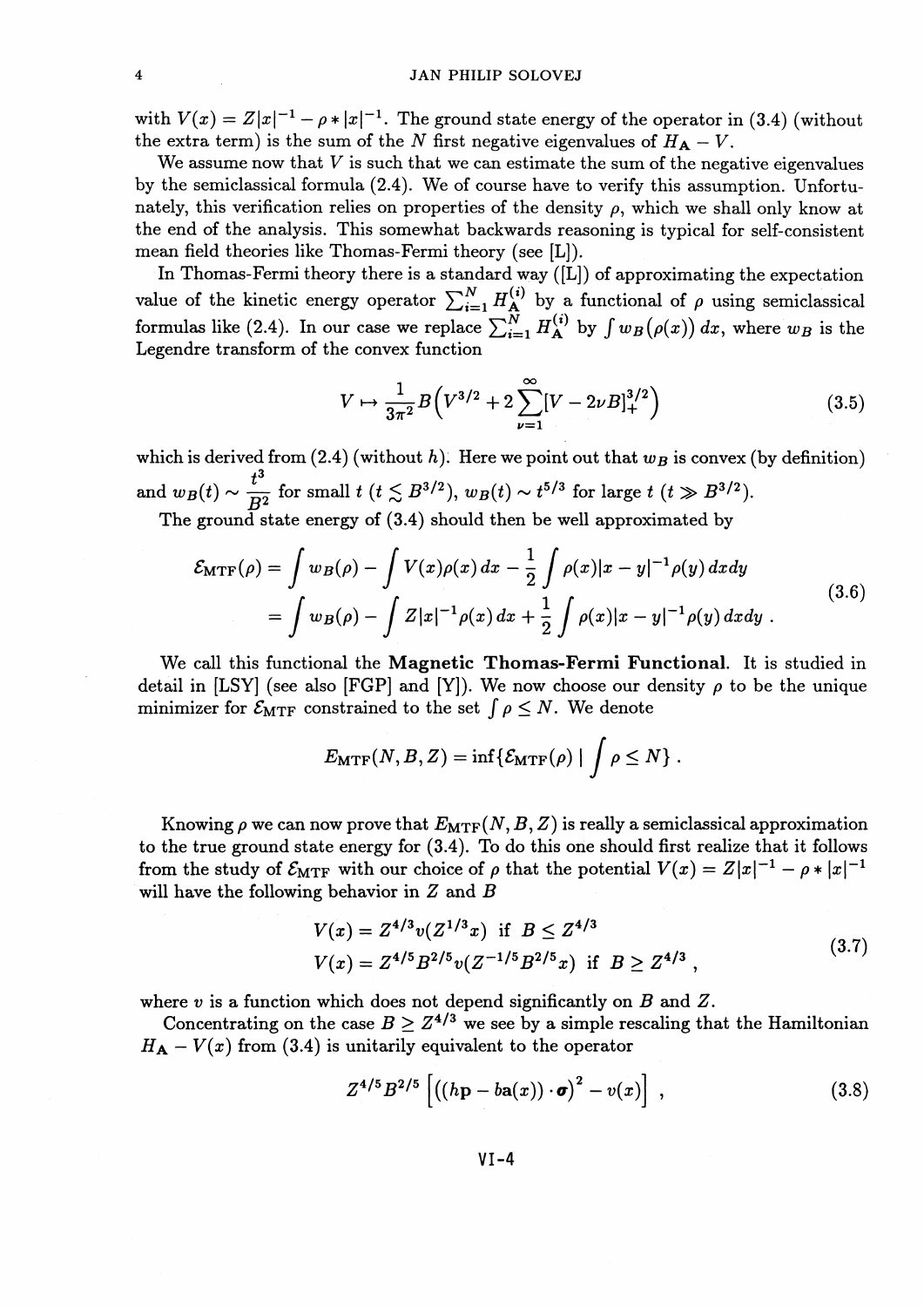where

$$
h = (B/Z^3)^{1/5} \text{ and } b = (B^2/Z)^{1/5} . \tag{3.9}
$$

In the case when  $B \leq Z^{4/3}$  we get  $Z^{4/3}$  in front of  $\lceil \cdot \rceil$  in (3.8) and

$$
h = Z^{-1/3} \text{ and } b = B/Z. \tag{3.10}
$$

When *h* is small we can study (3.8) by semiclassical methods. Indeed, using (2.4) we can now prove that if Z is sufficiently large and  $B/Z<sup>3</sup>$  sufficiently small,  $E_{\text{MTF}}$  approximates the true ground state energy (3.2) as well as we please.

**THEOREM 3.** For all sequences  $N_n$ ,  $B_n$  and  $Z_n$  such that  $Z_n \to \infty$ ,  $B_n/Z_n^3 \to 0$  and *Nn/Zn is bounded away from zero, we have*

$$
E(N_n, B_n, Z_n)/E_{\text{MTF}}(N_n, B_n, Z_n) \to 1 \text{ as } n \to \infty.
$$
 (3.11)

*Furthermore, if*  $N_n \leq Z_n$ , then  $H(N_n)$  has a ground state  $\psi_n$ . The corresponding density  $\rho_{\psi_n}$  defined by equation (3.3) is well approximated by the unique minimizer  $\rho_n$  for  $\mathcal{E}_{\text{MTF}}$  $\rho_{\psi_n}$  denned by equation (3.3) is well approximate the following sense. If  $\chi \in C_0^\infty(\mathbb{R}^3)$  then

$$
Z_n^{-1} \int \left( \rho_{\psi_n}(x) - \rho_n(x) \right) \chi\big( (Z_n^{1/3} + Z_n^{-1/5} B_n^{2/5}) x \big) dx \to 0. \tag{3.12}
$$

*(The above scaling of*  $\chi$  *should be compared to equation (3.7).) We emphasize that from* the uniqueness the minimizer  $\rho$  is spherically symmetric.

Notice that from equations (3.9) and (3.10),  $hb = 1$  if  $B = Z^{4/3}$ , which when compared to equation (2.4) explains why the behavior in (3.7) changes at this point. Indeed, when  $B \gg Z^{4/3}$  all electrons are in a certain sense confined to the lowest Landau band. This result which is given in the next theorem is completely independent of the semiclassical analysis.

**THEOREM** 4. If  $\Pi_0^N$  is the projection in  $\mathcal{H} = \Lambda L^2(\mathbb{R}^3; \mathbb{C}^2)$  onto the subspace where all *electrons are in the lowest Landau band we define the* **confined energy**

$$
E_0(N, B, Z) = \inf \mathrm{spec}_{\mathcal{H}} \Pi_0^N H(N) \Pi_0^N \tag{3.13}
$$

Then if  $N < \lambda Z$  for some fixed  $\lambda > 0$  we get

$$
E_0(N, B, Z)/E(N, B, Z) \to 1
$$
 if  $Z^{4/3}/B \to 0$ . (3.14)

The preceeding analysis gives the following different regimes in B and Z.

1)  $B \ll Z^{4/3}$ , *Z* large (*i.e.*,  $hb \ll 1$ , *h* small)

The effect of the magnetic field is negligible. We get standard Thomas-Fermi theory with  $w_B(\rho) \sim \rho^{5/3}$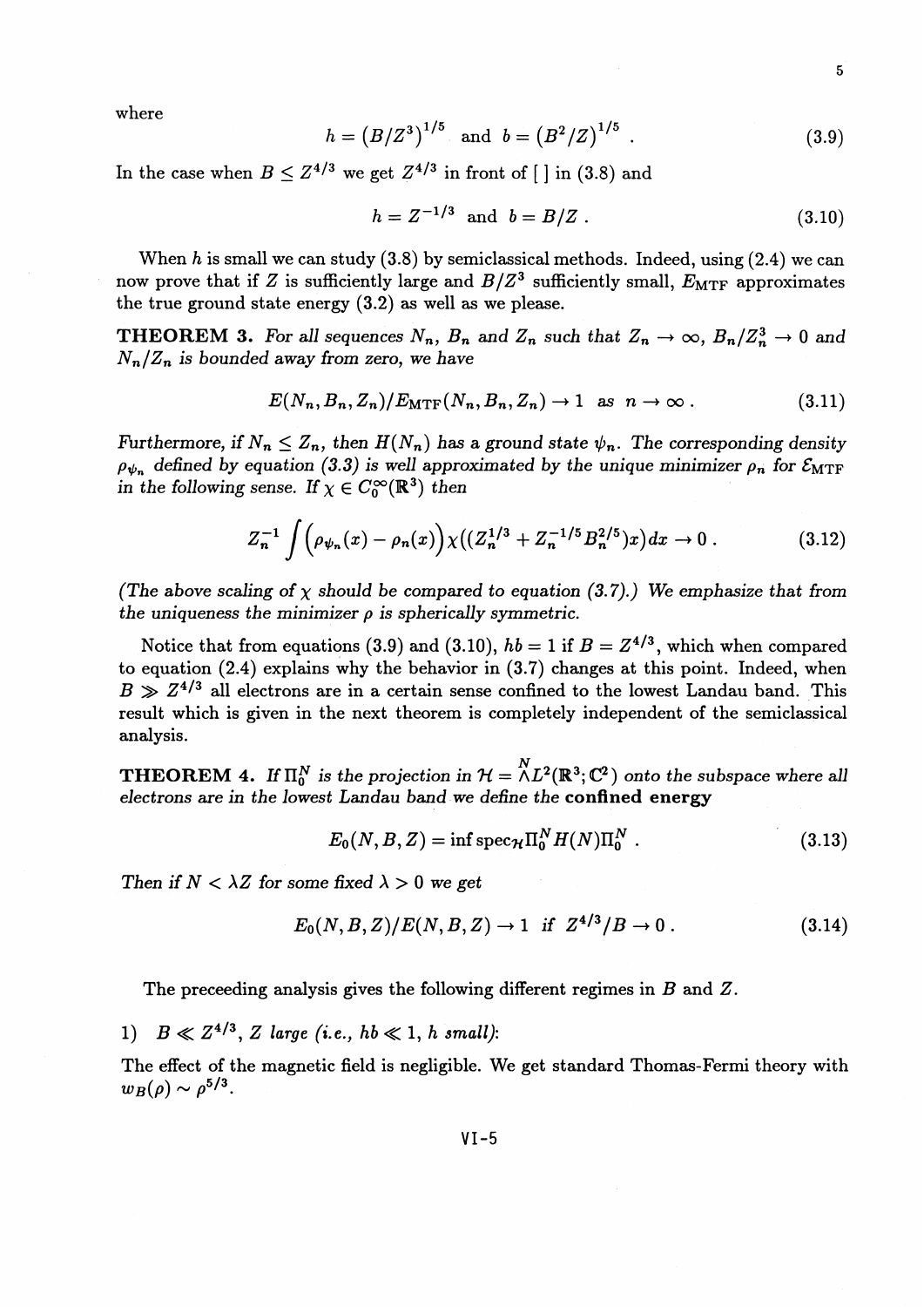2)  $B \sim Z^{4/3}$ , *Z* large (i.e.,  $hb \sim 1$ , *h* small):

The magnetic field becomes important. The function  $w_B$  is complicated because we have a finite number of terms in (3.5). The density is still almost spherical and stable atoms are almost neutral (see [Y]).

3)  $Z^{4/3} \ll B \ll Z^3$ , *Z* large (i.e.,  $hb \gg 1$ , *h* small).

The magnetic field is increasingly important. Most electrons will be confined to the lowest Landau band. The function  $w_B$  is simple since there is only one term in (3.5),  $w_B(\rho) \sim$  $\rho^3/B^2$ . The density is almost spherical and stable atoms are almost neutral. Furthermore the atom is getting smaller. The atomic radius behaves like  $Z^{1/5}B^{-2/5}$  (compare (3.7) and  $(3.12)$ .

4)  $B \sim Z^3$  (i.e.,  $h \sim 1$ ).

In this regime one can no longer use semiclassics. The functional  $\mathcal{E}_{\text{MTF}}$  from (3.6) is not a good approximation to the energy and we have no description of the atom in this case.

5)  $B \gg Z^3$ .

However, in the case when  $B \gg Z^3$  and  $Z$  is large we can find a new functional of  $\rho$  very different from  $\mathcal{E}_{\text{MTF}}$  which approximates the energy. We shall discuss this in the following section. In this super strong case it turns out that the atom becomes very cylindrical in shape.

We end this section by a short discussion of which regime is relevant in the case of neutron stars. Since the natural unit of magnetic field is  $(2m)^2e^3c/\hbar^3 = 9.4 \times 10^9$  Gauss. we get in our units where all relevant physical constants have been suppressed that the magnetic field on the surface of a neutron star is in order of magnitude  $B \sim 10^2$ . Thus for, say, iron with  $Z = 26$  we have  $bh = (B/Z<sup>4/3</sup>)<sup>3/5</sup> \sim 1$ . To make a quantitative evaluation we would of course have to really estimate error terms in the analysis. Qualitatively, however, (all relevant constants are of order 1) it seems unreasonable to assume  $bh \ll 1$  in this case. Thus the magnetic field will almost certainly have a significant effect.

# IV. THE SUPER STRONG CASE  $B \gg Z^3$  .

We shall here present the correct energy functional of the density when  $B \gg Z^3$ , and very briefly indicate what is involved in proving the correctness of the approximation.

The correct functional is now

$$
\mathcal{E}_{\rm SS}(\rho) = \int \left(\frac{\partial}{\partial x_3} \sqrt{\rho}\right)^2 - \int \frac{Z}{|x|} \rho(x) + \frac{1}{2} \int \rho(x) |x - y|^{-1} \rho(y) dx dy , \qquad (4.1)
$$

with the condition that

$$
\int \rho(x)dx_3 \le \frac{B}{2\pi} \quad \text{for all} \quad (x_1, x_2). \tag{4.2}
$$